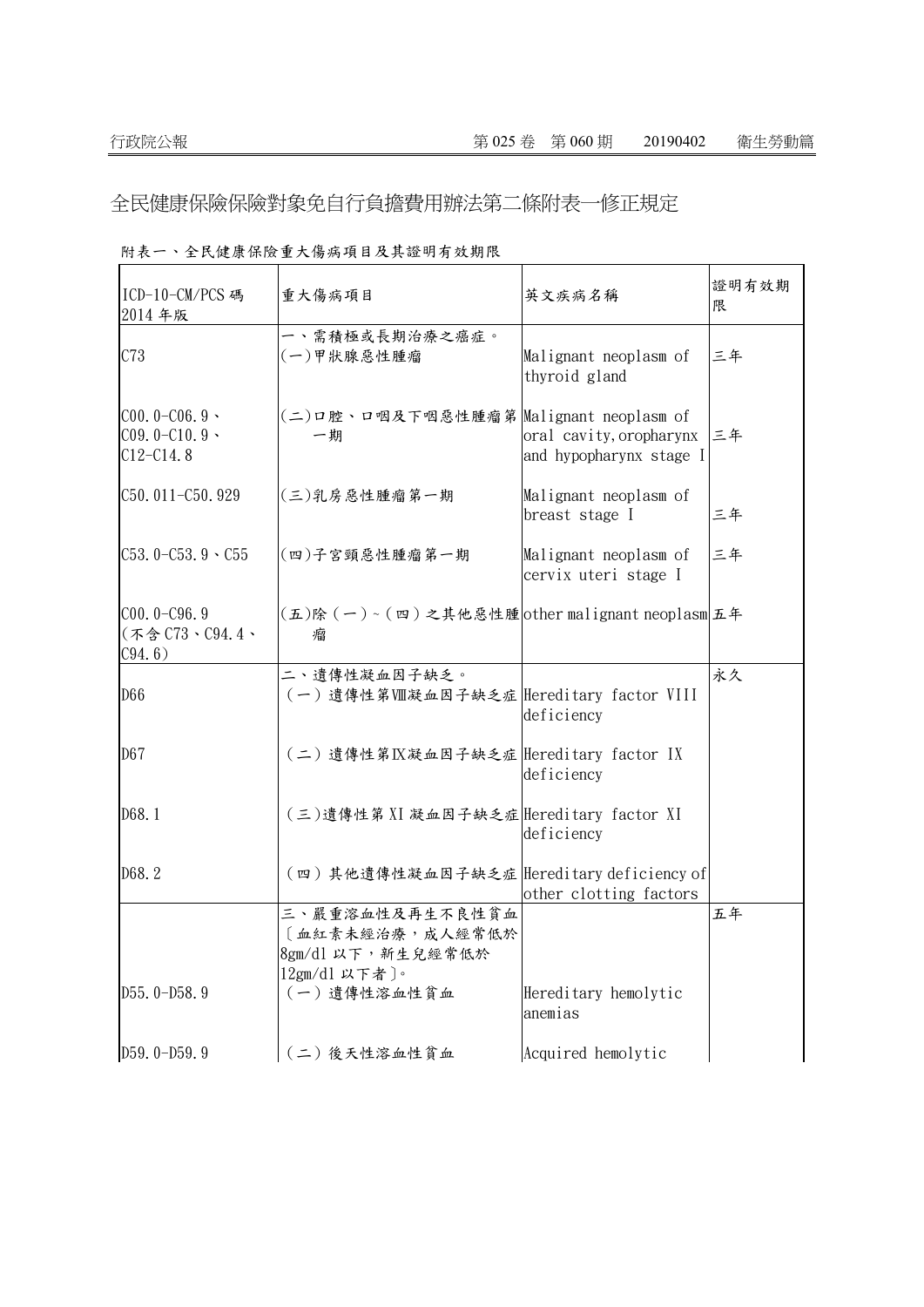|                                                                                     |                                                                                                                                                                                                            | anemias                                                                                                                                                                      |                                |
|-------------------------------------------------------------------------------------|------------------------------------------------------------------------------------------------------------------------------------------------------------------------------------------------------------|------------------------------------------------------------------------------------------------------------------------------------------------------------------------------|--------------------------------|
| D61.01-D61.9                                                                        | D46.4、D60.0-D60.9、(三)再生不良性貧血                                                                                                                                                                               | Aplastic anemias                                                                                                                                                             |                                |
| $N18.5 \cdot N18.6$                                                                 | 四、慢性腎衰竭〔尿毒症〕,必須接<br>受定期透析治療者。<br>(一)慢性腎臟疾病                                                                                                                                                                 | Chronic kidney disease                                                                                                                                                       | 永久:申請時<br>已確定需定<br>期透析者        |
| 112.0                                                                               | (二)高血壓性慢性腎臟病伴有第 Hypertensive chronic<br>五期慢性腎病或末期腎病                                                                                                                                                        | kidney disease with<br>stage 5 chronic kidney<br>disease or end stage<br>renal disease                                                                                       | 三個月:申請<br>時尚無法確<br>定需定期透<br>析者 |
| $113.11 \cdot 113.2$                                                                | (三)高血壓性心臟及慢性腎臟病 Hypertensive heart and<br>伴有心臟衰竭及第五期慢性 chronic kidney disease<br>腎病或末期腎病(高血壓性 with heart failure and<br>心臟及慢性腎臟病未伴有心 with stage 5 chronic<br>臟衰竭合併第五期慢性腎病 kidney disease, or end<br>或末期腎病) | stage renal disease<br>(Hypertensive heart and<br>chronic kidney disease<br>without heart failure,<br>with stage 5 chronic<br>kidney disease, or end<br>stage renal disease) |                                |
|                                                                                     | 五、需終身治療之全身性自體免疫<br>症候群。                                                                                                                                                                                    |                                                                                                                                                                              |                                |
| M32.0-M32.9                                                                         | (一)全身性紅斑狼瘡                                                                                                                                                                                                 | Systemic lupus<br>erythematosus (SLE)                                                                                                                                        | 永久                             |
| M34.0- M34.9                                                                        | (二)全身性硬化症                                                                                                                                                                                                  | Systemic sclerosis                                                                                                                                                           | 永久                             |
| $M05.70 - M06.09$<br>$M06.20 - M06.39$<br>$M06.80 - M06.89$<br>M06.9 \M08.00-M08.99 | (三)類風濕關節炎〔符合1987 美Rheumatoid arthritis<br>國風濕病學院修訂之診斷標<br>準,含青年型類風濕關節炎]juvenile)                                                                                                                           | (Rheumatoid arthritis)                                                                                                                                                       | 永久                             |
| M33.20-M33.29                                                                       | (四)多發性肌炎                                                                                                                                                                                                   | Polymyositis                                                                                                                                                                 | 永久                             |
| M33.00-M33.19<br>$\cdot$ M33.90-M33.99 $\cdot$<br>M36.0                             | (五)皮多肌炎                                                                                                                                                                                                    | Dermatopolymyositis                                                                                                                                                          | 永久                             |
| $M30.0 \cdot M30.2 \cdot M30.8$                                                     | (六)血管炎<br>1. 結節狀多動脈炎                                                                                                                                                                                       | Vasculitis<br>Polyarteritis nodosa                                                                                                                                           | 永久                             |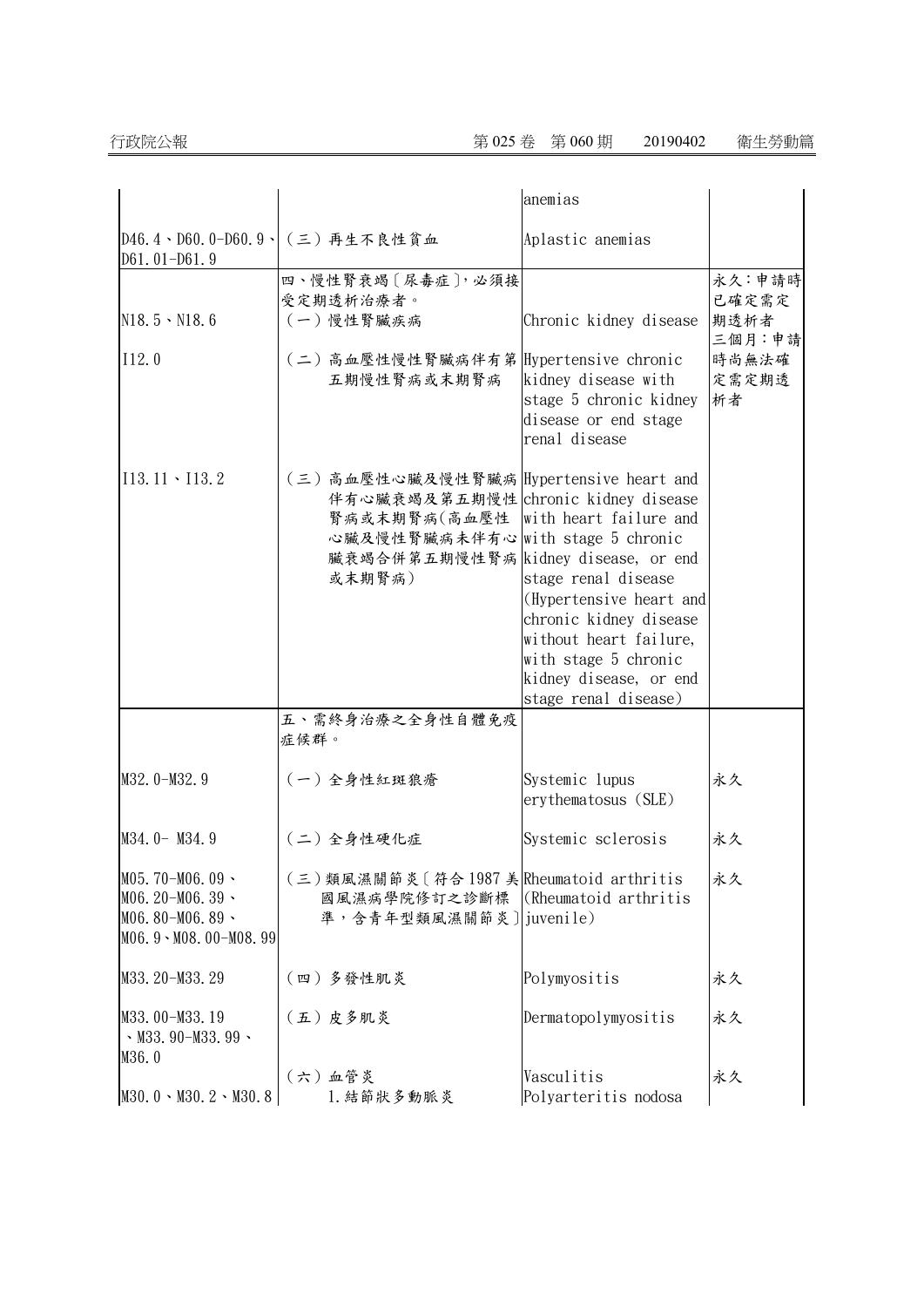| M31.0                                                | 2. 過敏性血管炎                                                                                                                                                  | Hypersensitivity<br>angiitis                           |              |
|------------------------------------------------------|------------------------------------------------------------------------------------------------------------------------------------------------------------|--------------------------------------------------------|--------------|
| $M31.30 \cdot M31.31$                                | 3. 韋格納氏肉芽腫                                                                                                                                                 | Wegener's<br>granulomatosis                            |              |
| $M31.5 \cdot M31.6$                                  | 4. 巨細胞動脈炎                                                                                                                                                  | Giant cell arteritis                                   |              |
| I73.1                                                | 5. 血栓閉鎖性血管炎                                                                                                                                                | Thromboangiitis<br>obliterans (Buerger's<br>disease)   |              |
| M31.4                                                | 6. 主動脈弓症候群                                                                                                                                                 | Aortic arch syndrome<br>(Takayasu)                     |              |
| M35.2                                                | 7. 貝賽特氏病                                                                                                                                                   | Behcet's disease                                       |              |
| $L10.0 - L10.9$                                      | (七)天孢瘡                                                                                                                                                     | Pemphigus                                              | 永久           |
| M35.00-M35.09                                        | (八) 乾燥症                                                                                                                                                    | Sicca syndrome                                         | 永久           |
| K50.00-K50.919                                       | (九) 克隆氏症                                                                                                                                                   | Crohn's disease                                        | 永久           |
| K51.00-K51.919                                       | (十)慢性潰瘍性結腸炎                                                                                                                                                | Ulcerative colitis                                     | 永久           |
| M30.3                                                | (十一)皮膚粘膜淋巴結綜合症 (川 Kawasaki disease<br>崎病)符合下列任一項者:<br>1. 伴隨冠狀動脈50%以上程<br>度狹窄者或伴隨冠狀動<br>脈瘤,大小超過8mm,持<br>續超過1個月以上者<br>2. 伴隨冠狀動脈瘤,大小<br>6-8mm, 持續超過1個月<br>以上者 |                                                        | 五年<br>三年     |
| $F01.50 \cdot F01.51 \cdot$<br>$F03.90 \cdot F03.91$ | 六、慢性精神病〔符合以下診斷,<br>而病情已經慢性化者,除第(一)<br>項外,限由精神科專科醫師所開具<br>之診斷書並加註專科醫師證號〕<br>(一)失智症(具器質性病態)【限 Unspecified dementia<br>由精神科或神經科專科醫師<br>開具之診斷書並加註專科醫<br>師證號】   |                                                        | 永久           |
| F05                                                  | (二)生理狀況所致之譫妄                                                                                                                                               | Delirium due to known<br>physiological condition 個月重新評 | 六個月(每六<br>估) |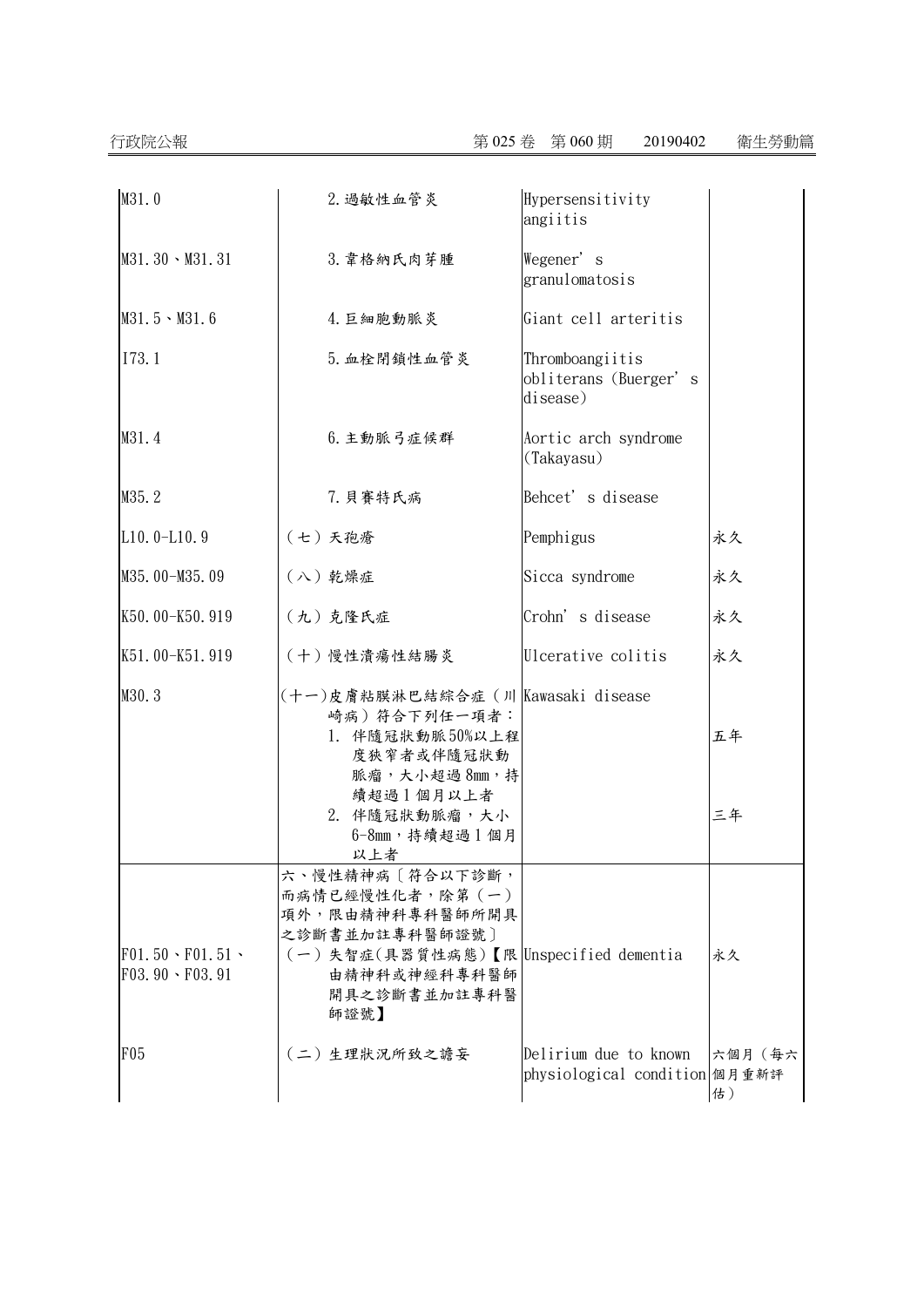| $F02.80 \cdot F02.81 \cdot$<br>$F06.0 \cdot F06.1 \cdot F06.8$                                 | (三)其他生理狀況所致之其他精 0ther mental disorders 二年:首次<br>神疾患 | due to known<br>physiological condition                               | 永久:續發                          |
|------------------------------------------------------------------------------------------------|-----------------------------------------------------|-----------------------------------------------------------------------|--------------------------------|
| $F20.0-F20.9$<br>$F25.0-F25.9$                                                                 | (四)思覺失調症                                            | Schizophrenia                                                         | 永久                             |
| F30.10-F30.13、<br>F30.2-F30.9 $\cdot$<br>$F31.0-F31.9$ \<br>F32.2-F32.9 $\cdot$<br>F33.2-F33.9 | (五) 情感性疾患                                           | Affective disorders                                                   | 二年:首次<br>永久:續發                 |
| F22                                                                                            | (六)妄想性疾患                                            | Delusional disorders                                                  | 二年:首次<br>永久:續發                 |
|                                                                                                | (七)廣泛性發展疾患                                          | Pervasive developmental<br>disorders                                  |                                |
| F84.0                                                                                          | 1. 自閉性疾患                                            | Autistic disorder                                                     | 五年:首次<br>永久:續發                 |
| F84.3                                                                                          | 2. 其他兒童期崩解疾患                                        | Other childhood<br>disintegrative disorder 永久: 續發                     | 五年:首次                          |
| $F84.5 \cdot F84.8$                                                                            | 3. 其他廣泛性發展疾患(含<br>亞斯伯格症候群)                          | Other pervasive<br>developmental<br>disorders(Asperger's<br>syndrome) | 五年:首次<br>永久:續發                 |
| F84.9                                                                                          | 4. 未明示之廣泛性發展疾患 Pervasive developmental 三年: 首次       | disorder, unspecified                                                 | 五年:續發<br>五年:再發<br>永久:第四次<br>以後 |
|                                                                                                | 七、先天性新陳代謝異常疾病〔G6PD<br>代謝異常除外〕                       |                                                                       | 永久                             |
| E00. 0-E00. 9 \ E03. 0 \<br>E03.1                                                              | (一)先天性缺碘症候群(含先天性 Congenital<br>甲狀腺低下)               | iodine-deficiency<br>syndrome(Congenital<br>hypothyroidism)           |                                |
| E10.10-E10.9                                                                                   | (二)胰島素依賴型糖尿病                                        | Type 1 diabetes mellitus                                              |                                |
| E23.2                                                                                          | (三)尿崩症                                              | Diabetes insipidus                                                    |                                |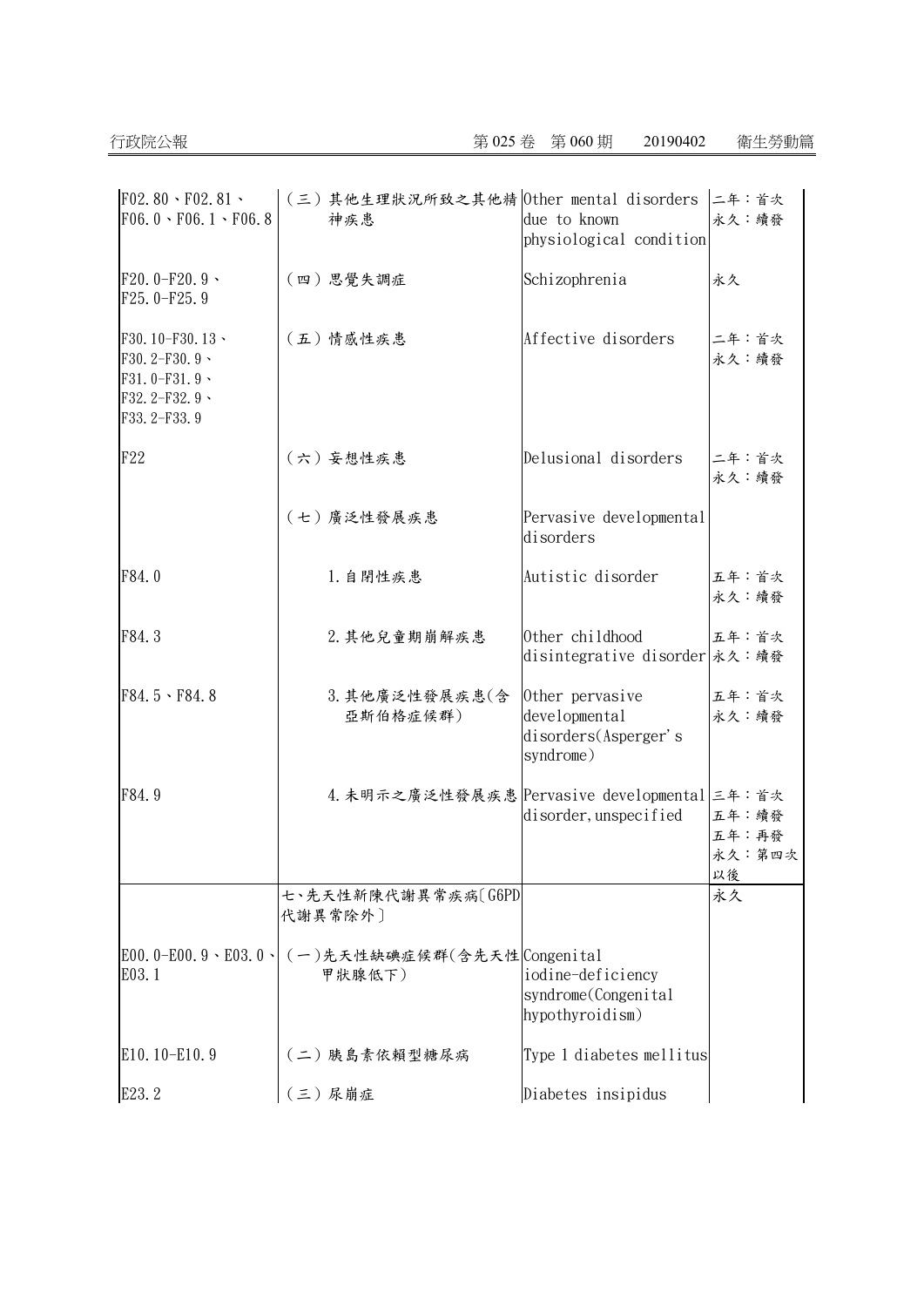| E25.0-E25.9                                                              | (四) 腎上腺性生殖器疾患                            | Adrenogenital disorders                             |  |
|--------------------------------------------------------------------------|------------------------------------------|-----------------------------------------------------|--|
| E70.0-E71.2 $\cdot$<br>E72.00-E72.51 \<br>E72.59 \ E72.8 \ E72.9         | (五) 氨基酸輸送與代謝之失調                          | Disorders of amino-acid<br>transport and metabolism |  |
| E74.00-E74.09                                                            | (六)肝糖儲藏疾病                                | Glycogen storage disease                            |  |
| E74. 20-E74. 29                                                          | (七) 半乳糖血症                                | Galactosemia                                        |  |
| E78.1                                                                    | (八)純高三酸甘油酯血症                             | Pure hyperglyceridemia                              |  |
| E88.1                                                                    | (九) 脂質失養症                                | Lipodystrophy                                       |  |
| E75. 21-E75. 22 ·<br>E75. 240-E75. 249 \<br>E75. $3 \cdot$ E77. 0-E77. 9 | (十)神經脂質代謝疾患                              | Disorders of<br>sphingolipid metabolism             |  |
|                                                                          | E75.6、E78.70、E78.9 (十一) 脂質代謝疾患           | Disorders of lipoid<br>metabolism                   |  |
| E83.00-E83.09                                                            | (十二) 銅代謝疾患                               | Disorders of copper<br>metabolism                   |  |
| E20.1、E83.50-E83.59、 (十三) 鈣代謝疾患<br>E83.81                                |                                          | Disorders of calcium<br>metabolism                  |  |
| $D81.3 \cdot D81.5 \cdot$<br>E79.1-E79.9                                 | (十四) 嘌呤及嘧啶代謝疾患                           | Disorders of purine and<br>pyrimidine metabolism    |  |
| E76.01-E76.9                                                             | (十五)葡萄糖胺聚合醣代謝疾患 Disorders of             | glycosaminoglycan<br>metabolism                     |  |
| E71.310-E71.548、<br>E80.3 \ E88.40-E88.89 \<br>H49.811-H49.819           | (十六)其他特定之新陳代謝疾患 Other specified          | disorders of metabolism                             |  |
| E88.9                                                                    | (十七) 新陳代謝疾患                              | Metabolic disorder,<br>unspecified                  |  |
|                                                                          | 八、心、肺、胃腸、腎臟、神經、<br>骨骼系統等之先天性畸形及染色體<br>異常 |                                                     |  |
| $Q00.0 - Q00.2$                                                          | (一) 無腦症及類似畸形                             | Anencephaly and similar 永久<br>malformations         |  |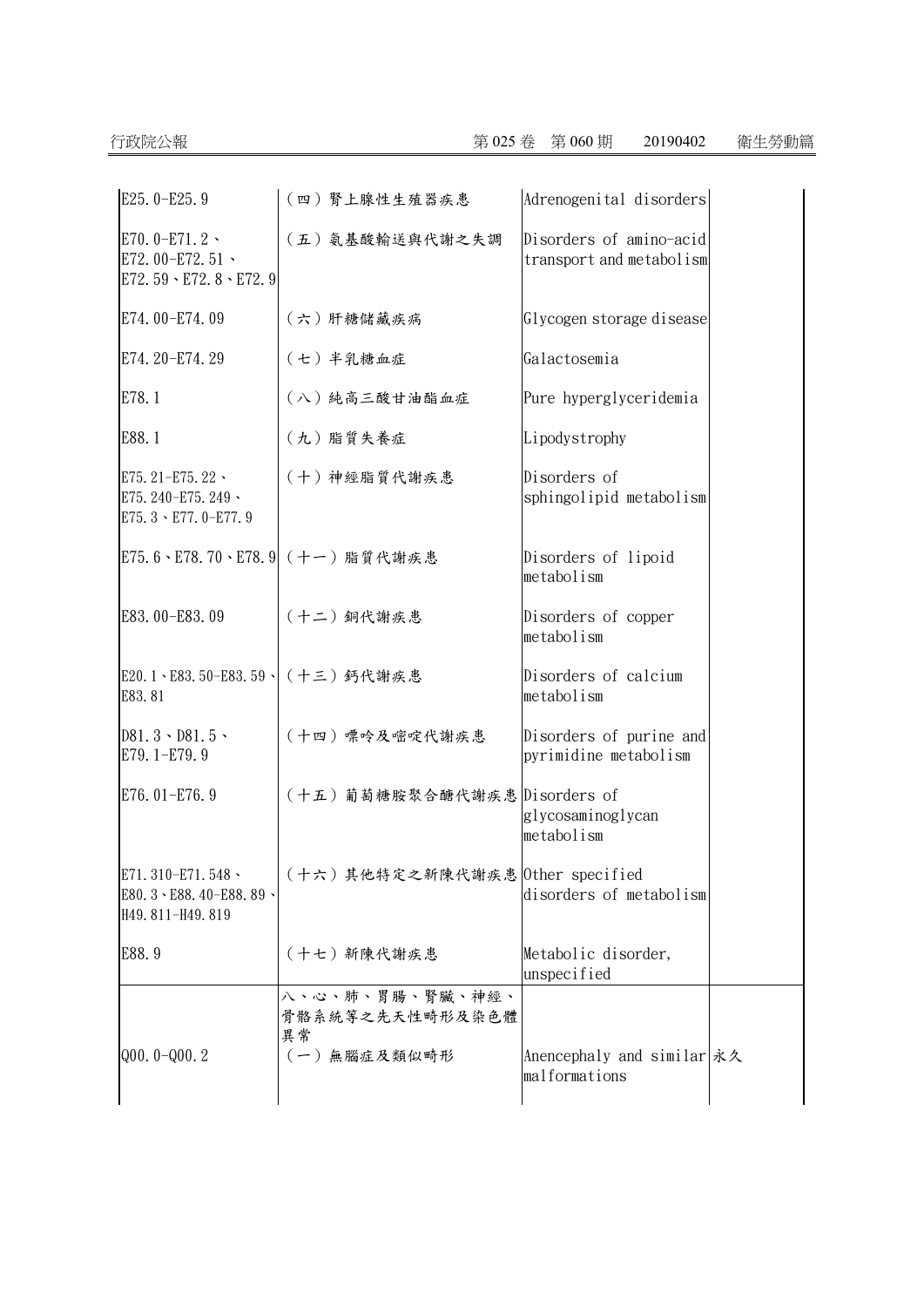| $Q06.0 - Q06.9 - Q07.8$<br>Q07.9           | G90.1、Q01.0-Q04.9、 (二)神經系統之其他先天性畸形 Other congenital                                           | anomalies of nervous<br>system                              | 三年 |
|--------------------------------------------|-----------------------------------------------------------------------------------------------|-------------------------------------------------------------|----|
| $Q20.0 - Q24.9$                            | (三)先天性心球〔胚胎〕及心臟 Bulbus cordis anomalies 三年<br>中隔閉合之畸形或心臟之其 and anomalies of cardiac<br>他先天性畸形 | septal closure or other<br>congenital anomalies of<br>heart |    |
| $Q25.0 - Q28.9$                            | (四)循環系統之其他先天性畸形 Other congenital                                                              | anomalies of circulatory<br>system                          | 三年 |
| Q33.0                                      | (五)先天性肺囊腫                                                                                     | Congenital cystic lung                                      | 永久 |
| $Q33.3 \cdot Q33.6$                        | (六)肺缺乏症形成不全及形成異 Agenesis, hypoplasia and 永久<br>常                                              | dysplasia of lung                                           |    |
| $Q33.8 \cdot Q33.9$                        | (七)肺之其他畸形                                                                                     | Other congenital<br>malformations of lung                   | 永久 |
| $Q41.0 - Q45.9$                            | (八) 消化系統之其他先天性畸形 Other congenital                                                             | anomalies of digestive<br>system                            | 永久 |
| $Q60.0 - Q60.6$                            | (九)腎無發育及腎其他縮減缺陷 Renal agenesis and other 永久                                                   | reduction defects of<br>kidney                              |    |
| $Q61.00 - Q61.9$                           | (十) 腎囊腫性疾病                                                                                    | Cystic kidney disease                                       | 永久 |
| Q62.0-Q62.39                               | (十一)先天性腎盂及輸尿管之阻 Congenital Obstructive<br>塞性缺陷                                                | defects of renal pelvis<br>and ureter                       | 永久 |
| $Q63.0 - Q63.9$                            | (十二)先天性腎其他畸形                                                                                  | Other congenital<br>malformations<br>of kidney              | 永久 |
| $Q77.5 \cdot Q77.7 - Q77.9 \cdot$<br>Q78.4 | Q77.0-Q77.2、Q77.4、 (十三)骨軟骨發育不良伴有管狀  Osteochondrodysplasia<br>骨及脊椎生長缺陷                         | with defects of growth of<br>tubular bones and spine        | 永久 |
| Q90.0-Q99.1、Q99.8、(十四)染色體異常<br>Q99.9       |                                                                                               | Chromosomal<br>abnormalities                                | 永久 |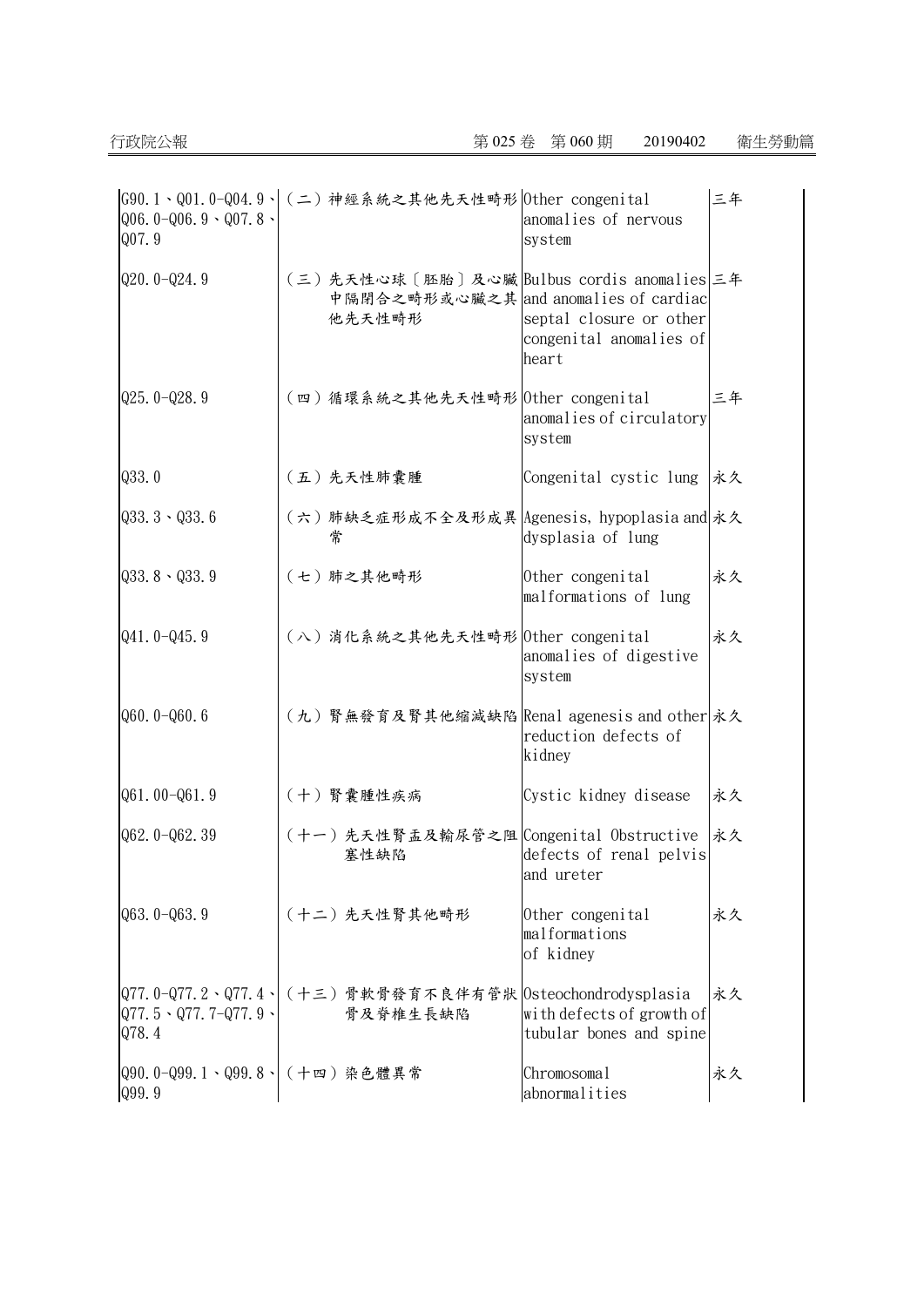|                                                                                                 | Q35.1-Q35.7、Q36.0-Q37.9 (十五)先天性畸形唇顎裂〔限需 Congenital cleft palate 三年<br>多次手術治療及語言復健 and cleft lip<br>者 |                                                                      |                 |
|-------------------------------------------------------------------------------------------------|------------------------------------------------------------------------------------------------------|----------------------------------------------------------------------|-----------------|
|                                                                                                 | 九、燒燙傷面積達全身百分之二十<br>以上;或顏面燒燙傷合併五官功能<br>障礙者。                                                           |                                                                      | 一年              |
| T31.20-T31.99 \<br>T32.20-T32.99                                                                | (一) 體表面積之大於 20%之燒傷 Burn of >20% of total                                                             | body surface                                                         |                 |
| T26.00XA-T26.92XA<br>(第7位碼須為A)                                                                  | (二)顏面燒燙傷<br>1. 眼及其附屬器官之燒傷                                                                            | Burn confined to eye and<br>adnexa                                   |                 |
| T20. 30XA-T20. 39XA \<br>T20. 70XA-T20. 79XA<br>(第7位碼須為A)                                       | 2. 臉及頭之燒傷,深部組織 Burn of face and head,<br>壞死 (深三度), 伴有身體 deep necrosis of<br>部位損害。                    | underlying tissue (deep<br>third degree) with loss<br>of a body part |                 |
|                                                                                                 | 十、接受器官移植<br>(一)移植器官(摘取器官亦免自行                                                                         |                                                                      | 手術當次,由<br>醫師逕行認 |
| 0TY00Z0<br>0TY10Z0                                                                              | 負擔部分醫療費用)<br>1. 腎臟移植                                                                                 | Transplantation of<br>Kidney                                         | 定免申請證<br>明      |
| 02YA0Z0                                                                                         | 2. 心臟移植                                                                                              | Transplantation of Heart                                             |                 |
| 0BYC0Z0<br>0BYD0Z0<br>0BYF0Z0<br>0BYG0Z0<br>0BYH0Z0<br>0BYJ0Z0<br>0BYK0Z0<br>0BYL0Z0<br>0BYM0Z0 | 3. 肺臟移植                                                                                              | Transplantation of Lung                                              |                 |
| 0FY00Z0                                                                                         | 4. 肝臟移植                                                                                              | Transplantation of Liver<br>Transfusion of                           |                 |
| 30230G0<br>30230G1                                                                              | 5. 骨髓移植                                                                                              | Autologous Bone Marrow                                               |                 |
| 0FYG0Z0                                                                                         | 6. 胰臟移植                                                                                              | Transplantation of<br>Pancreas                                       |                 |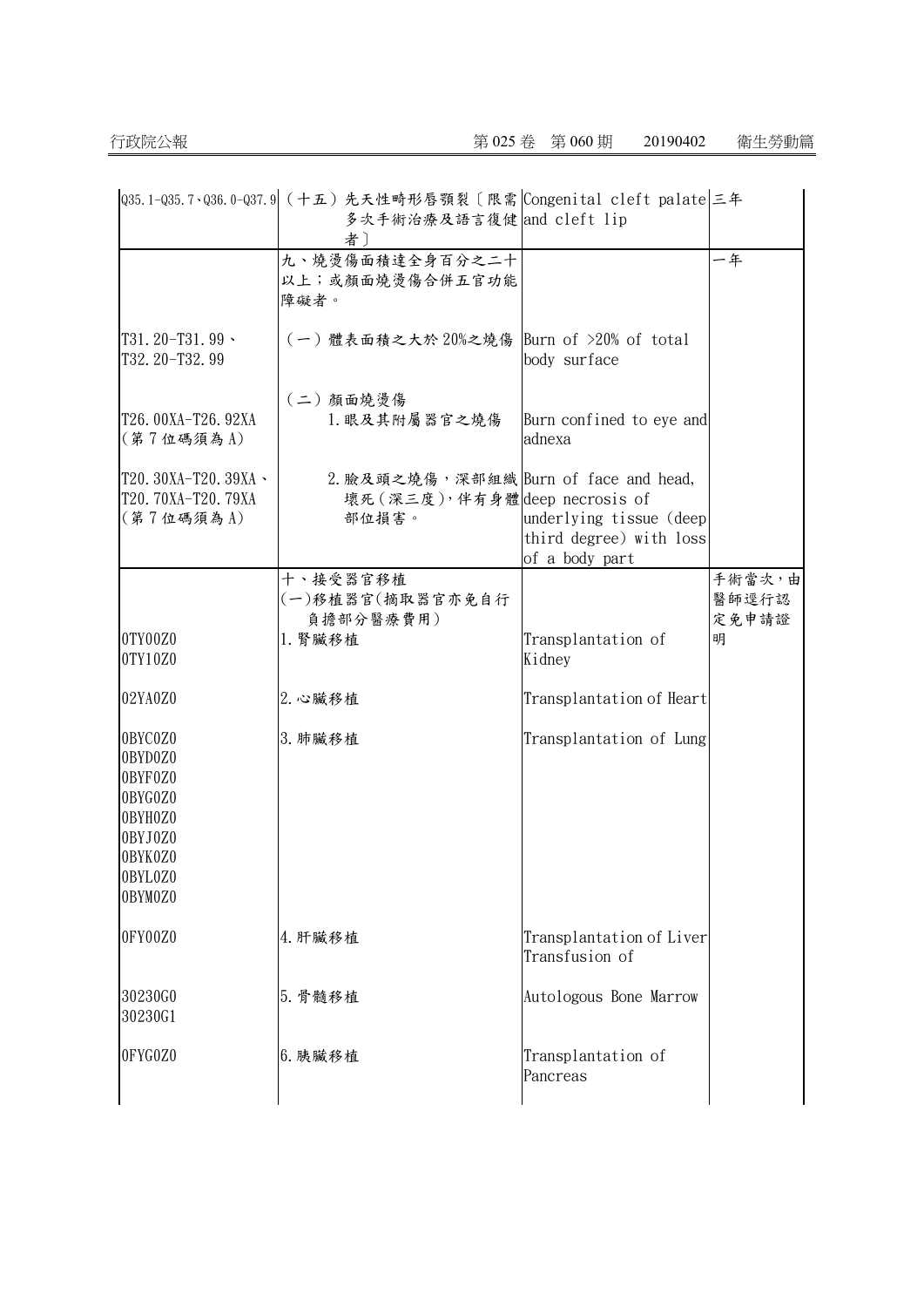| 0DY80Z0                             | 7. 小腸移植                                                       | Transplantation of Small<br>Intestine     |    |
|-------------------------------------|---------------------------------------------------------------|-------------------------------------------|----|
|                                     | (二)接受器官移植後之追蹤治療<br>(於中華民國領域外接受器官移植<br>手術者應依法完成器官移植通報)         |                                           |    |
| Z94.0                               | 1. 腎臟移植手術後之追蹤治療                                               | Kidney transplant status 永久               |    |
| Z94.1                               | 2. 心臟移植手術後之追蹤治療                                               | Heart transplant status 永久                |    |
| Z94.2                               | 3. 肺臟移植手術後之追蹤治療                                               | Lung transplant status                    | 永久 |
| Z94.4                               | 4. 肝臟移植手術後之追蹤治療                                               | Liver transplant status 永久                |    |
| Z94.81 \ Z94.84                     | 5. 骨髓移植手術後之追蹤治療                                               | Bone transplant status                    | 五年 |
| Z94.83                              | 6. 胰臟移植手術後之追蹤治療                                               | Pancreas transplant<br>status             | 永久 |
| Z94.82                              | 7. 小腸移植手術後之追蹤治療                                               | Intestine transplant<br>status            | 永久 |
| T86.10-T86.19                       | 8. 腎臟移植併發症                                                    | Complication of kidney<br>transplant      | 永久 |
| T86.40-T86.49                       | 9. 肝臟移植併發症                                                    | Complication of liver<br>transplant       | 永久 |
| T86.20-T86.23、<br>T86. 290-T86. 298 | 10. 心臟移植併發症                                                   | Complication of heart<br>transplant       | 永久 |
| T86.810-T86.819                     | 11. 肺臟移植併發症                                                   | Complication of lung<br>transplant        | 永久 |
| T86.00-T86.09                       | 12. 骨髓移植併發症                                                   | Complication of bone<br>marrow transplant | 五年 |
| T86.890-T86.899                     | 13. 胰臟移植併發症                                                   | Complication of pancreas 永久<br>transplant |    |
| T86.850-T86.859                     | 14. 小腸移植併發症                                                   | Complication of<br>intestine transplant   | 永久 |
|                                     | 十一、小兒麻痺、腦性麻痺所引起<br>之神經、肌肉、骨骼、肺臟等之併<br>發症者(其身心障礙等級在中度以<br>上者)。 |                                           | 永久 |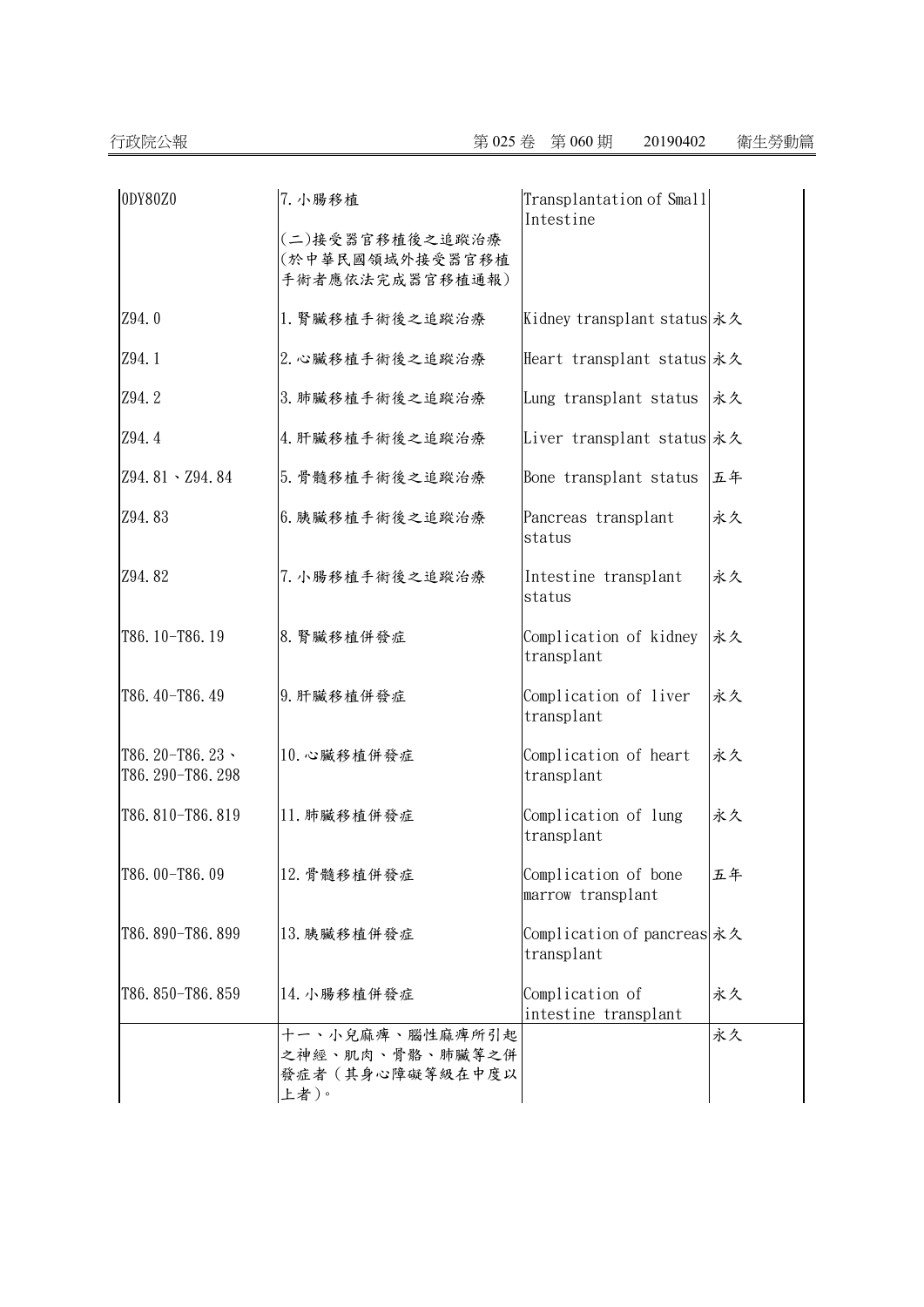## 行政院公報 第 025 卷 第 060 期 20190402 衛生勞動篇

| A80.0-A80.2 \       | (一)急性脊髓灰白質炎併有其他 Acute poliomyelitis with       |                              |        |
|---------------------|------------------------------------------------|------------------------------|--------|
| A80. 30-A80. 39     | 麻痺者                                            | other paralysis              |        |
|                     |                                                |                              |        |
|                     |                                                |                              |        |
| G80.0-G80.2 $\cdot$ | (二) 嬰兒腦性麻痺                                     | Cerebral palsy               |        |
| G80.4-G80.9         |                                                |                              |        |
| $(G82, 20-G82, 54$  | (三)其他麻痺性徵候群 (急性脊 Other paralytic               |                              |        |
| $G83.0-G83.9)+(B91$ | 髓灰白質炎之後期影響併有 syndromes (late effects           |                              |        |
| G14)                | 提及麻痺性徵候群)                                      | of acute poliomyelitis)      |        |
| T07                 | 十二、重大創傷且其嚴重程度到達 Major trauma rated 16 or 一年:首次 |                              |        |
|                     | 創傷嚴重程度分數十六分以上者                                 | above on the severity  三年:續發 |        |
|                     |                                                | scale                        |        |
|                     | $(INJURY SEVERITY SCORE \geq 16)$              | (INJURY SEVERITY SCORE       |        |
|                     |                                                | $\geq$ 16)                   |        |
|                     | (※植物人狀態不可以 ISS 計算)                             |                              |        |
| Z99.11              | 十三、因呼吸衰竭需長期使用呼吸 Long-term mechanical           |                              | 四十二日:首 |
|                     | 器符合下列任一項者:                                     | ventilation, defined as 次    |        |
|                     |                                                | one of the following:        | 三個月:續發 |
|                     |                                                |                              | 一年:第三次 |
|                     |                                                |                              | 以後     |
|                     | (一)使用侵襲性呼吸輔助器二十 1. Invasive mechanical         |                              |        |
|                     | 一天以上者                                          | ventilation for 21 or        |        |
|                     |                                                | more days.                   |        |
|                     |                                                |                              |        |
|                     | (二)使用侵襲性呼吸輔助器改善 2. Invasive mechanical         |                              |        |
|                     | 後, 改用非侵襲性陽壓呼吸 ventilation followed by          |                              |        |
|                     | 治療總計二十一天以上者                                    | non-invasive                 |        |
|                     |                                                | ventilation, with a          |        |
|                     |                                                | total duration of 21 or      |        |
|                     |                                                | more days.                   |        |
|                     | (三)使用侵襲性呼吸輔助器後改 3. Invasive mechanical         |                              |        |
|                     | 用負壓呼吸輔助器總計二十 ventilation followed by           |                              |        |
|                     | 一天以上者                                          | negative pressure            |        |
|                     |                                                | ventilation, with a          |        |
|                     |                                                | total duration of 21 or      |        |
|                     |                                                | more days.                   |        |
|                     |                                                |                              |        |
|                     | (四)特殊疾病(末期心衰竭、慢性4. Specific diseases,          |                              |        |
|                     | 呼吸道疾病、原發性神經原肌e.g., End stage heart             |                              |        |
|                     | 肉病變、慢性換氣不足症候 failure, chronic                  |                              |        |
|                     | 群)而須使用非侵襲性陽壓呼 pulmonary diseases,              |                              |        |
|                     | 吸治療總計二十一天以上者。primary neuromuscular             |                              |        |
|                     |                                                | diseases, chronic            |        |
|                     |                                                | hypoventilation              |        |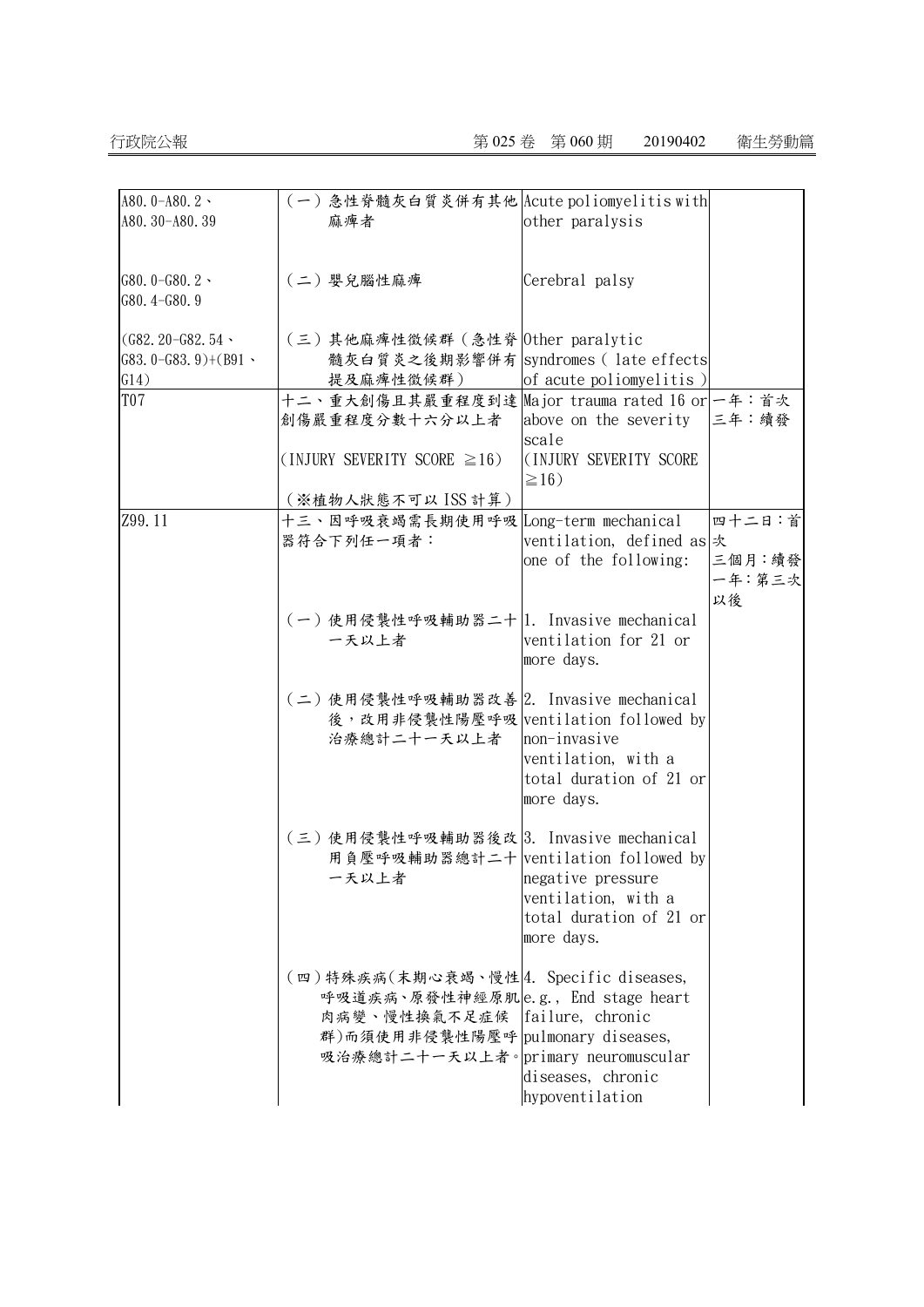|                                                                                |                                                                                                                                                                                                            | syndrome, which require<br>non-invasive<br>ventilation for 21 or<br>more days.                           |                 |
|--------------------------------------------------------------------------------|------------------------------------------------------------------------------------------------------------------------------------------------------------------------------------------------------------|----------------------------------------------------------------------------------------------------------|-----------------|
|                                                                                | 以上天數計算須符合連續使用定義<br>原則                                                                                                                                                                                      |                                                                                                          |                 |
| E41                                                                            | 十四<br>(一) 因腸道大量切除或失去功能 Patients suffering from<br>引起之嚴重營養不良者,給 severe malnutrition due<br>予全静脈營養已超過三十   to major enterectomy,<br>天,且病情已達穩定狀態, intestinal failure<br>口攝飲食仍無法提供足量營 already on a fully<br>養者。 | intravenous diet for 30<br>days, and unable to<br>obtain sufficient<br>nutrition through an<br>oral diet | 三個月:首次<br>三年:續發 |
| E43                                                                            | (二)其他慢性疾病之嚴重營養不 Patients suffering from<br>良者, 給予全靜脈營養已超 severe malnutrition due<br>過三十天,且病情已達穩定 to other chronic disease<br>狀態, 口攝飲食仍無法提供 already on a fully<br>足量營養者。                                    | intravenous diet for 30<br>days, and unable to<br>obtain sufficient<br>nutrition through an<br>oral diet |                 |
|                                                                                | 十五、因潛水、或減壓不當引起之<br>嚴重型減壓病或空氣栓塞症,伴有<br>呼吸、循環或神經系統之併發症且<br>需長期治療者。                                                                                                                                           |                                                                                                          |                 |
| T70. 3XXA                                                                      | (一) 減壓病                                                                                                                                                                                                    | Decompression sickness                                                                                   | 永久              |
| T79.0XXA                                                                       | (二)空氣栓塞症                                                                                                                                                                                                   | Air embolism                                                                                             | 三年              |
| $G70.00 \cdot G70.01$                                                          | 十六、重症肌無力症                                                                                                                                                                                                  | Myasthenia gravis                                                                                        | 三年              |
|                                                                                | 十七、先天性免疫不全症                                                                                                                                                                                                |                                                                                                          | 五年              |
| $D80.1 \cdot D80.6 \cdot D80.8 \cdot$<br>D80.9                                 | (一)免疫缺乏症伴有主要抗體缺 Immunodeficiency with<br>陷                                                                                                                                                                 | predominantly antibody<br>defects                                                                        |                 |
| $D81.0-D81.2 \cdot D81.4$<br>$D81.6 \cdot D81.7 \cdot D81.89$<br>$\cdot$ D81.9 | (二) 複合性免疫缺乏症                                                                                                                                                                                               | Combined<br>immunodeficiencies                                                                           |                 |
| D82.0-D82.9                                                                    | (三)與其他重大缺陷相關的免疫 Immunodeficiency                                                                                                                                                                           |                                                                                                          |                 |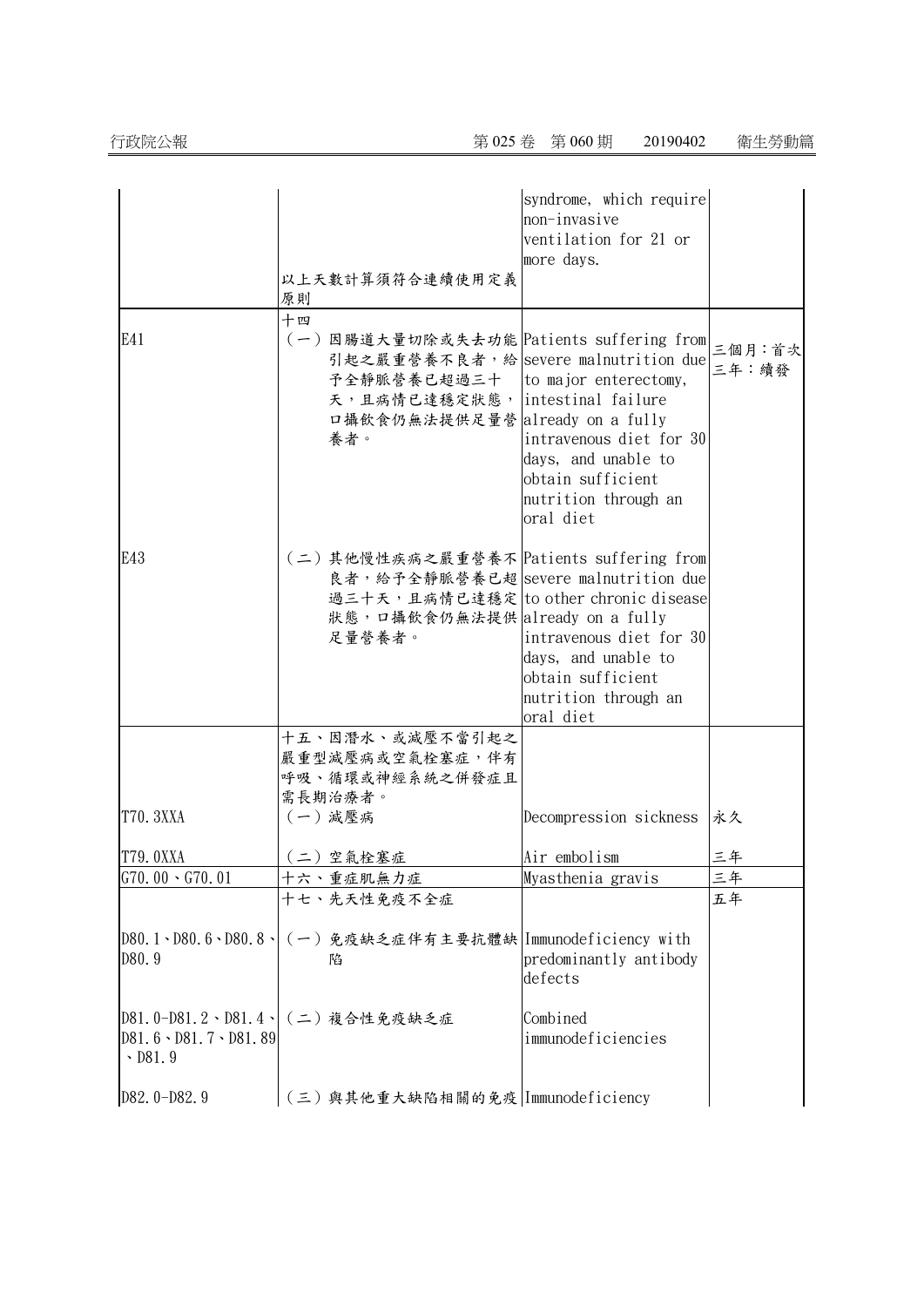|                                                                                                                   | 缺乏症                                                                                                                                                       | associated with other<br>major defects                     |                |
|-------------------------------------------------------------------------------------------------------------------|-----------------------------------------------------------------------------------------------------------------------------------------------------------|------------------------------------------------------------|----------------|
| D83.0-D83.9                                                                                                       | (四)常見多樣性免疫缺乏症                                                                                                                                             | Common variable<br>immunodeficiency                        |                |
| D84.0-D84.9                                                                                                       | (五)其他免疫缺乏症                                                                                                                                                | 0ther<br>immunodeficiencies                                |                |
|                                                                                                                   | 十八、脊髓損傷或病變所引起之神<br>經、肌肉、皮膚、骨骼、心肺、泌<br>尿及腸胃等之併發症者(其身心障<br>礙等級在中度以上者)                                                                                       |                                                            | 永久             |
| $(S12.000A-S12.9XXX) +$<br>$((S14.101A-S14.159A)$<br>$(S24.101A-S24.159A)$<br>$(S34.101A-S34.139A))$<br>(第7碼均須為A) | (一) 脊柱骨折,伴有脊髓病灶                                                                                                                                           | Fracture of vertebral<br>column with spinal cord<br>injury |                |
| $S14.101A-S14.159A$<br>S24.101A-S24.159A \<br>S34.101A-S34.139A<br>(第7碼均須為A)                                      | (二)無明顯脊椎損傷之脊髓傷害 Spinal cord injury                                                                                                                        | without evidence of<br>spinal bone injury                  |                |
| $G32.0 \cdot G95.0 \cdot$<br>$G95.11 - G95.89$<br>$G95.9 \cdot G99.2$                                             | (三)其他脊髓病變                                                                                                                                                 | Other disease of spinal<br>cord                            |                |
| J60                                                                                                               | 十九、職業病<br>(以勞工保險條例第三十四條第一<br>項規定之職業病種類表所載職業病<br>範圍為限;適用對象限已退休之未<br>具勞工保險被保險人身份之保險對<br>象;具勞工保險被保險人身份者,<br>應依勞工保險職業病就醫規定辦<br>理,亦免自行負擔部分醫療費用)<br>(一) 煤礦工人塵肺症 | Occupational disease<br>Coalworker's                       | 三年:首次<br>永久:續發 |
| J61                                                                                                               | (二)石綿沉著症                                                                                                                                                  | pneumoconiosis<br>Asbestosis                               |                |
| $J62.0 \cdot J62.8$                                                                                               | (三)其他矽石或矽鹽所致之塵肺 Pneumoconiosis due to                                                                                                                     | other silica or<br>silicates                               |                |
| $J63.0-J63.6$                                                                                                     | (四)其他無機性塵埃所致之塵肺 Pneumoconiosis due to                                                                                                                     |                                                            |                |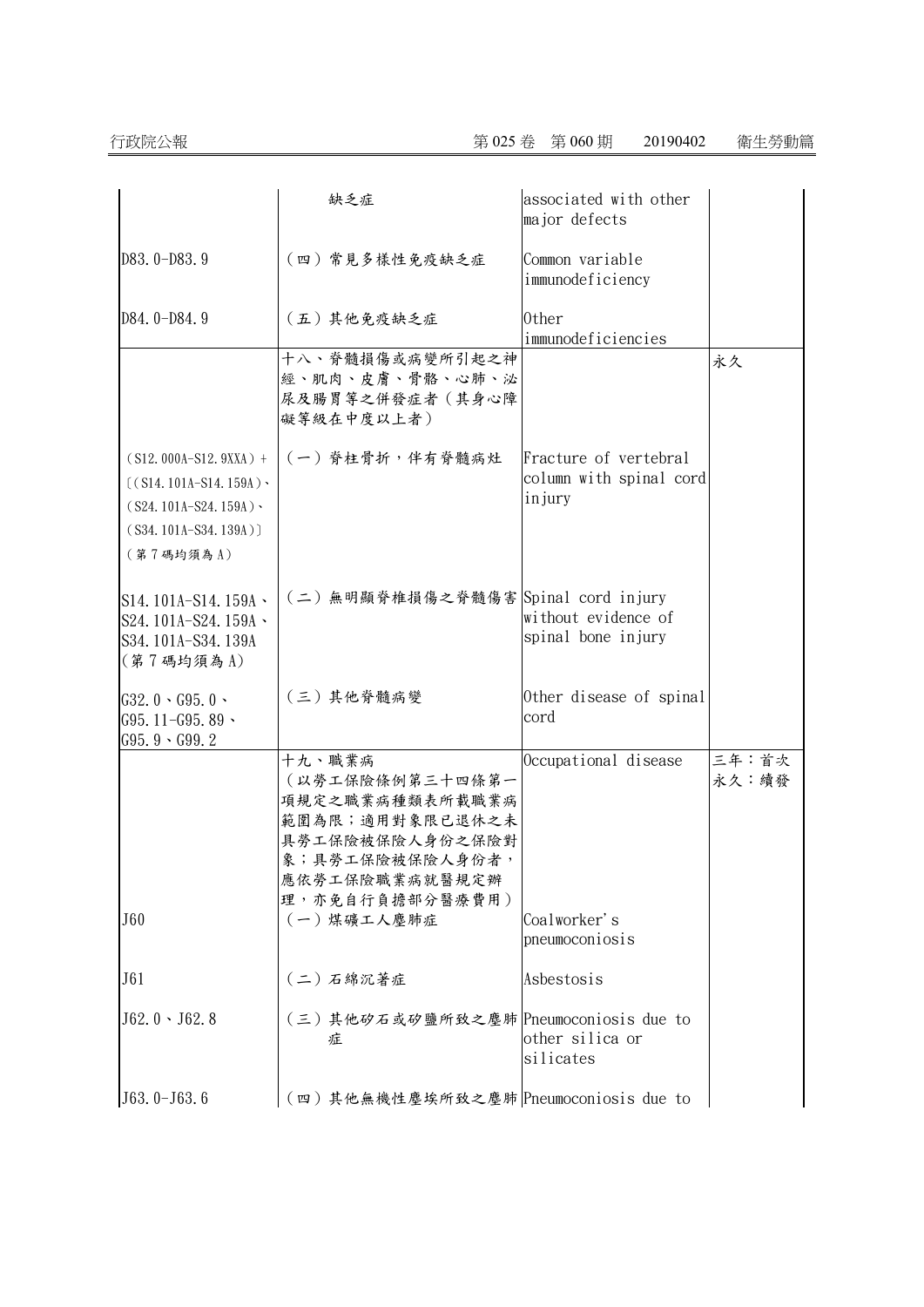|                                                                                                                                                                               | 症                                                        | other inorganic dust                                     |            |
|-------------------------------------------------------------------------------------------------------------------------------------------------------------------------------|----------------------------------------------------------|----------------------------------------------------------|------------|
| $J64 \cdot J65$                                                                                                                                                               | (五) 塵肺症                                                  | Pneumoconiosis                                           |            |
|                                                                                                                                                                               | 二十、急性腦血管疾病(限急性發 Cerebrovascular disease 急性發作後<br>作後一個月內) | (acute stage)                                            | 一個月內由      |
| $I60.00-I60.9$                                                                                                                                                                | (一) 蜘蛛膜下腔出血                                              | Subarachnoid hemorrhage 定免申請證                            | 醫師逕行認<br>明 |
| $I61.0-I62.9$                                                                                                                                                                 | (二)腦內出血                                                  | Intracerebral<br>hemorrhage                              |            |
| I63.00-I63.9                                                                                                                                                                  | (三) 腦梗塞                                                  | Cerebral infarction                                      |            |
| G45.0-G45.2 $\cdot$<br>G45.4-G46.8 $\cdot$<br>$I67.0-I67.2$<br>$167.4 - 167.7 \cdot 167.81$<br>$167.82 -$<br>$167.841 - 167.848$<br>$167.89 \cdot 167.9 \cdot 168.0$<br>168.8 | (四)其他腦血管疾病                                               | Other cerebrovascular<br>disease                         |            |
| G35                                                                                                                                                                           | 二十一、多發性硬化症                                               | Multiple sclerosis                                       | 五年         |
| $G71.0 \cdot G71.2$                                                                                                                                                           | 二十二、先天性肌肉萎缩症                                             | Congenital muscular<br>dystrophy                         | 永久         |
|                                                                                                                                                                               | 二十三、外皮之先天畸形                                              | Congenital anomalies<br>integument                       | 永久         |
| Q82.9                                                                                                                                                                         | Q81.0-Q81.9、Q82.8、(一)先天性水泡性表皮鬆懈症                         | Congenital<br>epidermolysis bullosa                      |            |
| Q84.9                                                                                                                                                                         | (二)皮膚先天性畸形                                               | Congenital malformation<br>of integument,<br>unspecified |            |
| $Q80.0 - Q80.9$                                                                                                                                                               | (三)先天性魚鱗癬(穿山甲症) Congenital ichthyosis                    |                                                          |            |
| $A30.0 - A30.9$                                                                                                                                                               | 二十四、漢生病                                                  | Leprosy (Hansen's<br>disease)                            | 永久         |
| K70.2-K70.31 $\cdot$<br>K74.1-K74.69                                                                                                                                          | 二十五、肝硬化症,併有下列情形 Liver cirrhosis with<br>之一者:             | complication                                             | 五年         |
|                                                                                                                                                                               | (一)腹水無法控制                                                | Ascites with poor<br>control                             |            |
|                                                                                                                                                                               | (二)食道或胃静脈曲張出血                                            | Esophageal or gastric<br>varices bleeding                |            |